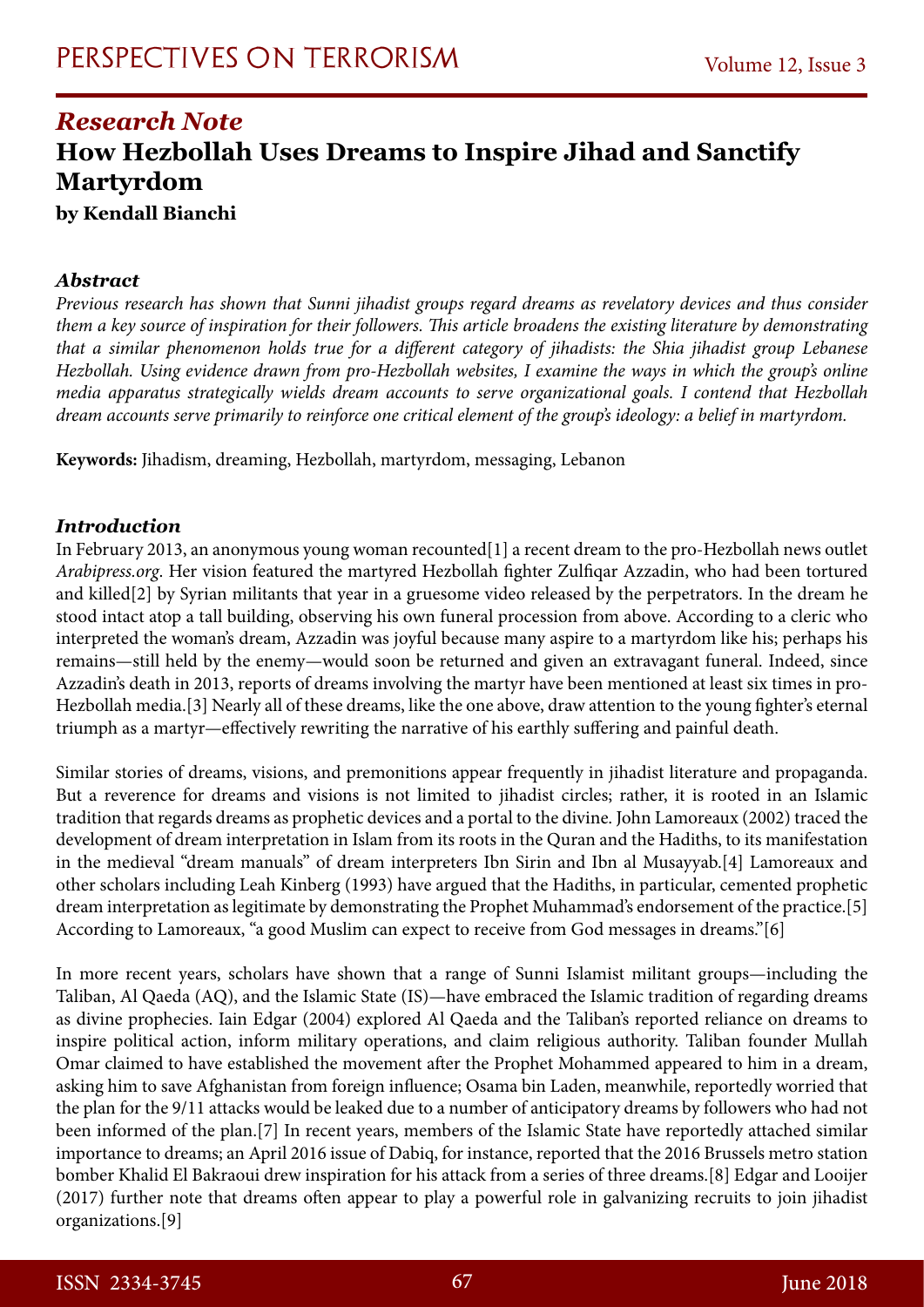# PERSPECTIVES ON TERRORISM Volume 12, Issue 3

It may be impossible for the outside observer to discern the authenticity of these dream accounts, but the frequency with which they appear in jihadist media and discourse indicates that they provide strategic value to these organizations. As Edgar notes in his 2015 study on the dreams of the Islamic State, dreams constitute a form of "metaphysical currency," that can "confirm and legitimate radical group membership, the path of holy jihad and the destined entry to paradise, with all sins forgiven."[10] In other words, because dreams are believed to transmit divine guidance, jihadist groups can publicly manipulate them to reinforce their ideology, galvanize supporters, and boost morale.[11]

Hezbollah-affiliated online media content—including the example above—suggests that it, too, harnesses dreams in this way. Dream accounts in pro-Hezbollah media serve primarily to bolster one key aspect of the group's religious ideology: a belief in martyrdom. This media is replete with descriptions of dreams that relate to and usually foreshadow a fighter's death in battle. They range from vague premonitions of impending death, to metaphorical dreams requiring interpretation, to full-fledged night visions that point explicitly to imminent martyrdom. In some cases, the martyr's family members or friends will relate dreams that they claim the martyr described to them before his death; in other cases, they recount their own dreams featuring the martyr. The content of these accounts varies, but frequently involves visits from revered religious figures or previously martyred relatives.

Indeed, the concept of the prognosticatory "martyrdom dream" has been identified in previous research on both mainstream Muslims and jihadists, notably by Cook (2007) and Sirriyeh (2011).[12] According to them, dream accounts such as those described above often seek to confirm the status of the fighter killed in battle as a true martyr—a key ideological objective for Hezbollah and other groups that exploit the appeal of martyrdom to recruit and motivate new fighters. According to Sirriyeh, the significance of these dream accounts lies not only in the comfort they offer the martyr's associates, but also their role in encouraging others in the larger community to follow in the martyr's footsteps—in the same way that fatwas by radical clerics may incentivize suicide missions by declaring them to be pathways to martyrdom.

Although scholars have explored the idea of the martyrdom dream, no previous research has examined the role of dreams in the context of Lebanese Hezbollah; to date, research on jihadist dreams has largely been limited to the Sunni groups such as the ones discussed above. While a comparative study of the dreams of Sunni versus Shia jihadist groups is beyond the scope of this paper, the distinction is key. As Thomas Hegghammer notes in his recent edited volume, understanding jihadi culture is key to understanding the mindsets, motivations, and worldviews of such groups.[13] He further observes that the topic remains deeply underexplored, with various research questions yet to be answered—both descriptive and comparative in nature. By broadening the scope of descriptive research on individual jihadist groups, this paper will help enable scholars to begin answering the comparative questions Hegghammer identifies about how jihadist cultural practices differ across time, space, sect, and culture.

There are several limitations to this research worth mentioning. First, this paper discusses only those dream accounts appearing in online media sources. It sheds no light on what members of Hezbollah say about their dreams offline, which may be an important element of jihadi dream culture. Moreover, as mentioned, it may be impossible to discern whether dream accounts appearing in the media are authentic or whether they truly play a role in inspiring other fighters. For this reason, this research limits its focus to the ways in which pro-Hezbollah media sources appear to instrumentalize dream accounts as "strategic currency," offering no judgment on the validity of the accounts or the effectiveness of the apparent strategy behind them. Of course, the premise of this study also relies upon the assumption that the appearance of dream accounts in Hezbollah-affiliated media reflects a deliberate strategy on the part of group leaders or supporters—although the frequency with which they appear suggests that it is, indeed, deliberate.

The rest of this paper proceeds as follows. First, I explain the significance of martyrdom and dreams to Hezbollah by contextualizing them within the Shia perspective on Islamic history. Then, I delve into the specifics of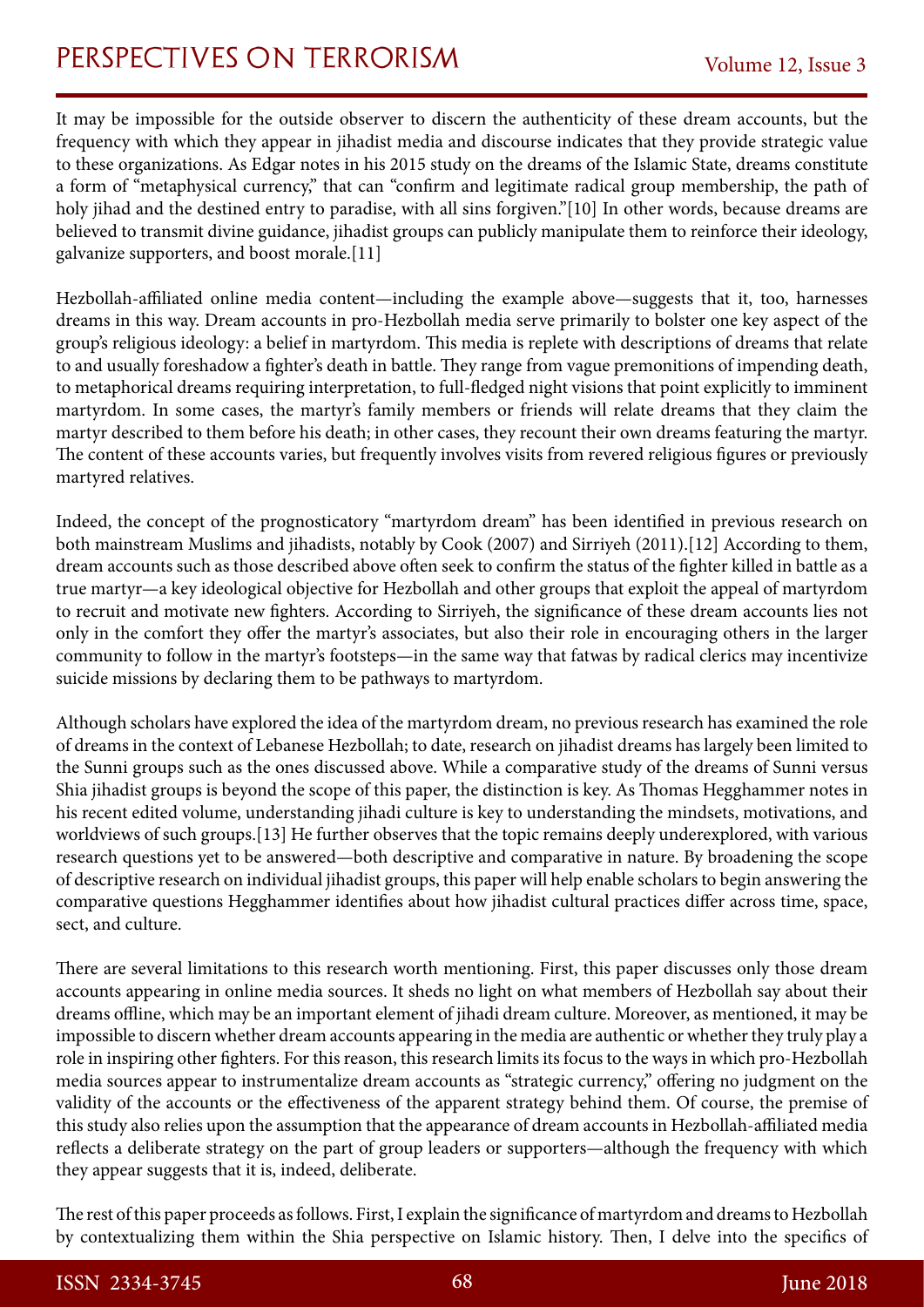how Hezbollah-affiliated media harnesses dreams to promote and validate martyrdom by demonstrating predestination, intent, and parallels with previously-martyred historical figures. Finally, I offer perspectives on the role of martyrs' family members in Hezbollah dream accounts.

## *The Hezbollah Context*

While the concept of martyrdom is present across multiple sects of Islam, it holds special importance in the Shia tradition due to the legacy of the 7th-century Battle of Karbala, when members of the Prophet's family were martyred at the hands of Umayyad leaders. A belief in martyrdom, moreover, is the lifeblood of Hezbollah's military. Not only does the promise of the afterlife help motivate fighters into battle—but the desire to avenge previously martyred fighters helps sustain the "resistance" ideology that underpins the group's existence.[14] Furthermore, martyrdom serves to validate political and military objectives; because only those killed "in the way of God" achieve martyrdom, a sign from God that dead fighters have become martyrs can corroborate the divine legitimacy of the mission for which they sacrificed themselves. As a result, Hezbollah leaders try to instill a belief in martyrdom among their supporters. Dreams, visions, and premonitions help the group accomplish this goal.

The idea mentioned above that dreams may specifically portend martyrdom also has a basis in the events and characters central to the Shia worldview. The Shia narrative, for instance, holds that shortly before the Battle of Karbala, the Imam Husayn had a vision of the Prophet Muhammad, who informed his grandson of his impending martyrdom. Another tradition holds that one of the Prophet's wives, a woman known as Umm Salama, originally learned of Husayn's martyrdom in a dream. Hezbollah's ideology embraces these narratives, and the group's media makes occasional references to them.[15] Given this history and the imperative of propagating a belief in martyrdom, it should come as no surprise that the group would seek to instrumentalize dreams as evidence of the martyr status of its dead fighters.

#### *The Dreams of Hezbollah*

Hezbollah media often uses dream accounts to show that fighters killed in battle received a sign of their impending deaths, often in the form of a vague premonition. In videos and articles, friends and family of a martyr will frequently recall that during their last meeting, the fighter had expressed a sense of anticipation. "The last time I saw him, he told me he might not return," the friend of the martyr Ali Abbas Dahini told[16] the Hezbollah-affiliated TV station Al Manar in a recent documentary, recalling that it was the first time his friend had made such a statement despite having participated in numerous battles. Ali was killed shortly thereafter in the Battle of Qusayr. Another account[17] relates how, on the night before his death in 2014, the martyr Hussein Shaheitli sent his family photographs that his comrades had taken of him praying that night, "as if to tell them, 'say goodbye to me, for these are my last moments.'"

Other premonitions are more explicit and appear in the form of dreams or night visions. An article from June 2017 describes how the martyr Hamza Ibrahim Haider stopped in the middle of a battle to tell his comrade Ali Baiz that he would soon be martyred.[18] Two days prior, by Ali's account, Hamza had seen the Imam Mahdi in his dream. The Imam had given him three numbers—the first belonging to a martyr who had been killed the day after the dream, the second belonging to Hamza, and the third belonging to a martyr who would die shortly thereafter. Hamza then reportedly implored Ali to continue on with the others after his martyrdom, lift the banner of victory, and remember him. The prophecy materialized a few minutes later: "Lo and behold, I saw him spread out, tinged with his own blood, an expression of glory on his face,"[19] Ali told *Arabipress*. "He had been martyred... just as he had said." Taken in the context of the role of dreams in the Muslim martyrdom tradition, such accounts imbue the warrior's demise with sacred meaning and help convey the message that he has died a martyr's death. Moreover, the juxtaposition of Hamza's prophecy with his heroic exploits communicates to the audience his *intent* to sacrifice himself in the way of God—a necessary qualification to become a martyr.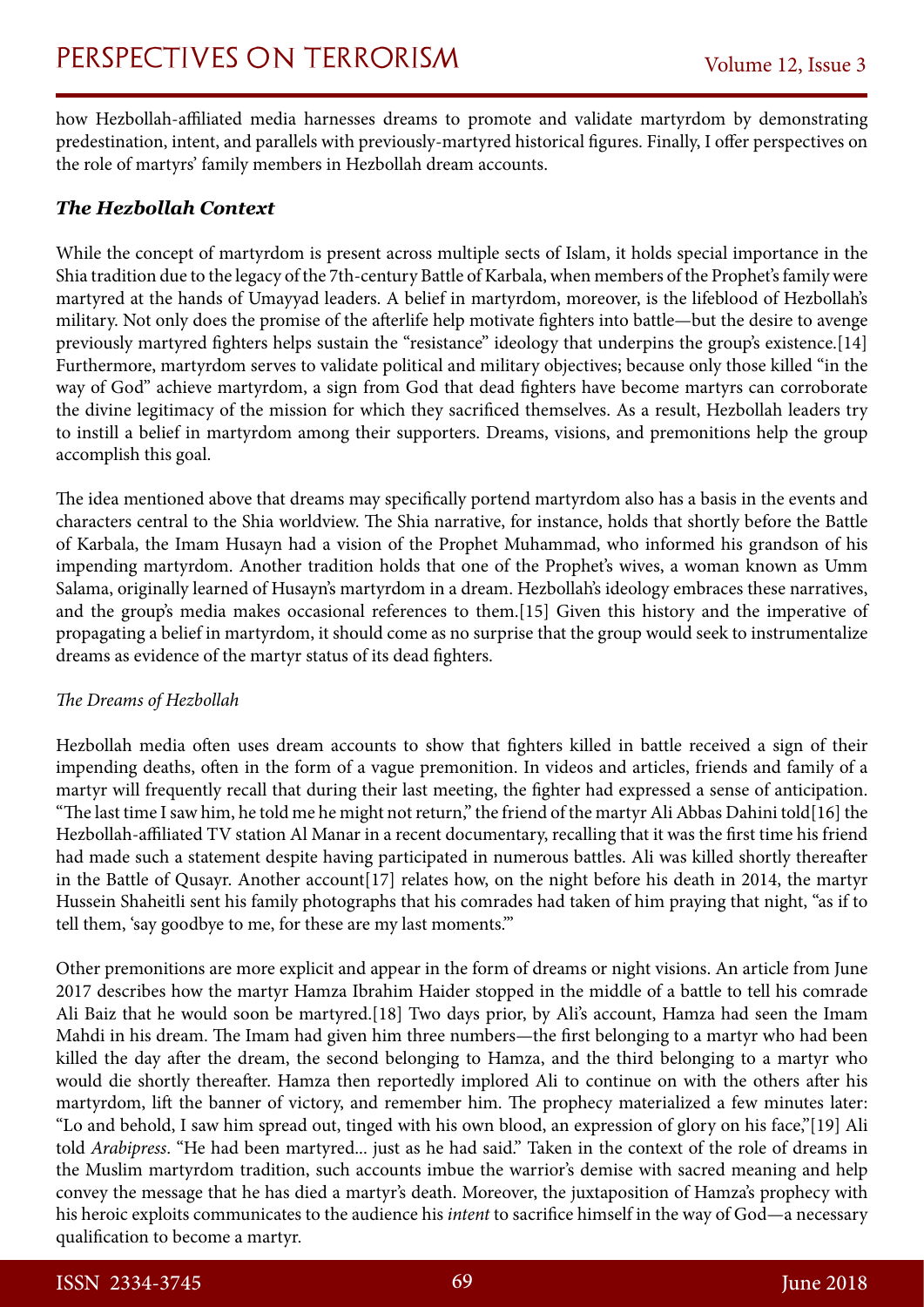Many visions also involve interactions with previously martyred heroes and other historical figures. These accounts help build continuity between past and present battles—imbuing the latter with greater legitimacy and elevating the status of today's martyrs by placing them in the same category as their glorious predecessors. One article tells the story of the martyr mentioned at the beginning of this paper, Zulfiqar Azzadin, who purportedly dreamt of his own grisly death a week before traveling to Syria and told a friend what he had seen. [20] The Imam Hussein appeared in his dream, comforting him: "Do not fear. The angels took care to lift up my head, and I will take care to lift yours." After Zulfiqar's capture by "takfiris," he reportedly took solace in this vision during a brutal interrogation that ended in his martyrdom as he had envisioned it. "He did not give them any information…. When they cut his head, he took comfort in Hussein, and when they cut his hands, he took comfort in Abbas." The story further cited the fact that he informed a friend of his prescient dream as "proof of the divine custody that protected Zulfiqar." In this instance, a dream account is used to place Azzadin on the same plane as a member of Ahl al Bayt, instantly conferring legitimacy and honor upon him.

Another article served a similar purpose but featured an episode from more recent history, telling the story of a father-son pair who died exactly 15 years apart.[21] It described how on the night before the son Ali's martyrdom in 2015, he told his comrades tales of his father's heroics and rallying cry against the Israelis years prior. "Thus, [Ali's father] was also present on that night," the article continued. During the battle the following day that claimed Ali's life, the story came full circle. "Like he who dreams of his father's face after a long absence, Ali repeated [his father's] call from years before: 'Let's go, onto the criminals!' Ali fought the takfiris as his father fought from his heart against the soldiers of the Israeli occupation." These symbolic connections between past and present-day martyrs lionize the latter's sacrifices, linking them with esteemed historical figures and thereby cementing their status as martyrs for a divine cause.

As discussed above, fostering a belief in martyrdom—and the perception that those dying in Syria are martyrs—is critical because it can inspire others to follow in the same path. Previous research has also pointed out that Hezbollah promotes a culture of martyrdom in part to raise the battlefield morale of its fighters, who may conduct themselves with less inhibition if they view death in battle as the ultimate prize.[22] Nasrallah himself articulated the logic behind this strategy when he argued that "the fighter's strength and superiority does not stem from the type of weapon he carries, inasmuch as it stems from his will… and his advance towards death."[23] But if dream accounts intend to inspire Hezbollah supporters, they also aim to intimidate the group's opponents. Cook and Allison (2007) contend that dream accounts and other symbolic indicators of martyrdom in Al Qaeda literature are intended not only to recruit new fighters, but also to "project to the outer world the image that the *mujahidin* are unstoppable."[24] The same is likely true for Hezbollah. The group sees the spiritual and psychological dimensions as key to military victory, and has therefore developed sophisticated capabilities in that domain; its leaders believe that projecting the reputation of a religiously-motivated fighting force that aspires to death in a holy war may inflict considerable psychological damage on the enemy. Dream accounts in pro-Hezbollah media help foster that image.

### *Hezbollah Families*

Dream accounts in Hezbollah's media also target the families of fighters and martyrs. Families are a key constituency because they may have considerable influence over whether a young man joins the group and goes to Syria. Indeed, previous research on Hezbollah has shed light on the importance of family ties[25] in facilitating recruitment and building unit cohesion; some articles in pro-Hezbollah media have even made reference[26] to recruits asking for their parents' permission to wage jihad in Syria. Even after a fighter is killed in battle, his family is still crucial to Hezbollah's messaging campaign. At best, families can serve as a valuable recruitment tool by encouraging others to sacrifice their sons to the resistance and join the honored ranks of martyr families, as seen in the Al Manar documentary series *Alive with Their God*[27]; at worst, however, they can tarnish the party's reputation by speaking out against it.[28] It is therefore critical that the family believes that they are sending their sons to be martyred—and not to die a meaningless death. Not only will they be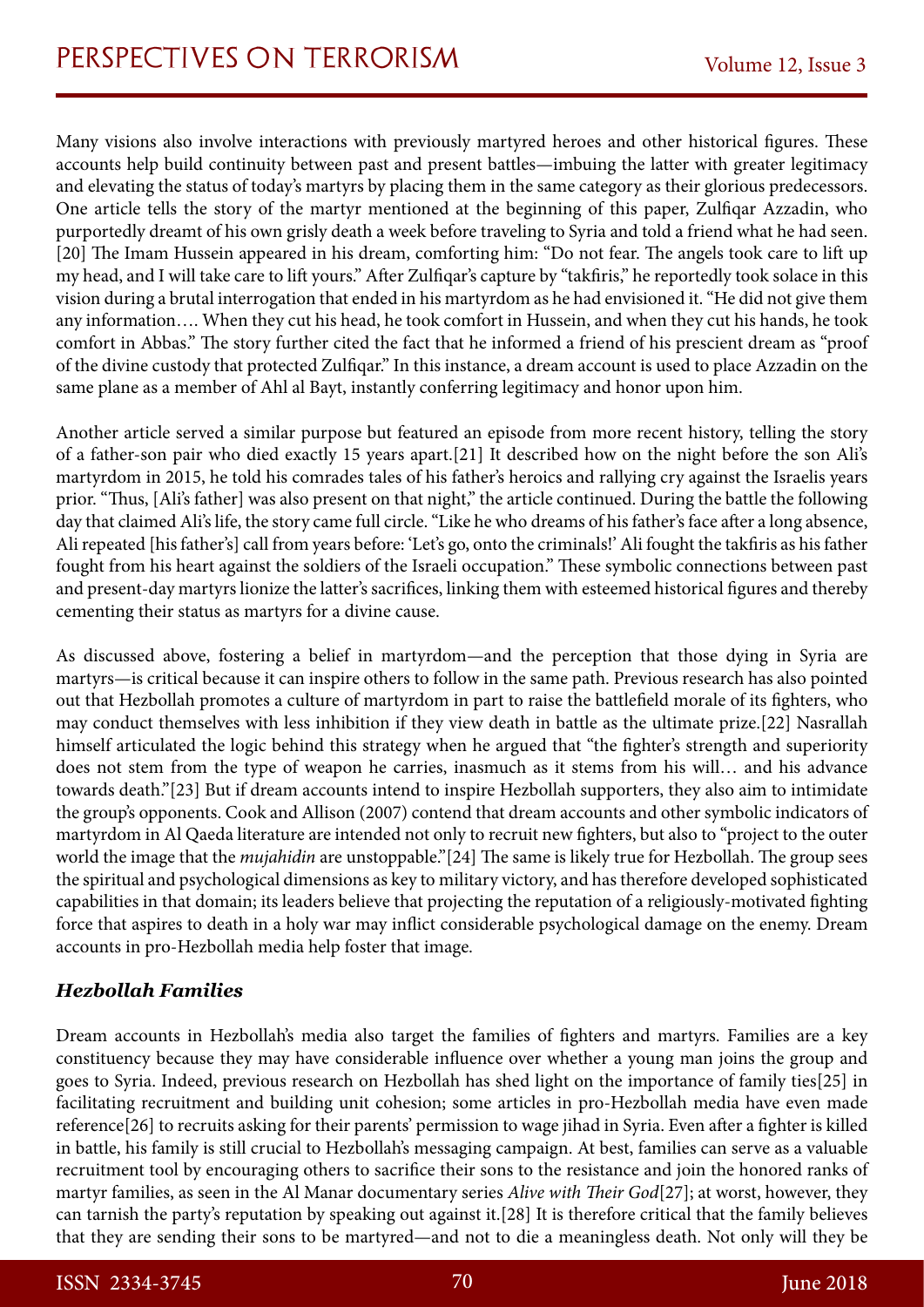# PERSPECTIVES ON TERRORISM Volume 12, Issue 3

comforted at the fate of their son, but Hezbollah's ideology also emphasizes the fact that the family will reap eternal rewards from the martyrdom of a son (not to mention the earthly rewards they also receive).

The impacts of dream accounts, as a result, also appear to be aimed at families of fighters. Accounts of the fighters' dreams may serve this purpose; but so do accounts of the dreams and premonitions of family members themselves. Not only do these dreams help reassure the family that their loved one has been martyred, but they also connect the family spiritually to the martyr's sacrifice—and to the divine rewards that martyrdom supposedly entails. One article described the dreams of multiple family members of the martyr Habibullah Mazloom—including two brothers and his mother—foreshadowing his death in Aleppo. Habibullah's older brother recalled a series of three dreams leading up to his martyrdom, involving scenes of a speech by Secretary General Nasrallah and a remembrance ceremony for the Imam Ali, as well as a vision of himself chanting a funeral lament.[29] "These dreams convinced me that something would happen to my brother," he concluded. When reports of the young man's martyrdom started to trickle in, according to the article, most of the town's residents "were convinced that the news was just a rumor or a lie… But the family prepared throughout these hours for the worst." In another instance, the father of the martyr Hussein Mounis remembered receiving a call telling him that his son had been injured. "I told him, 'no, my son has been martyred'... I just had a feeling."[30]

Dream accounts may also be used to communicate messages from the martyr. In one article, a dream account is used to communicate the feelings of the martyr Ali Hassan Ibrahim to his family after his death.[31] The story describes how upon hearing the news of Ali's martyrdom, his mother comported herself with dignity and restraint. "That day, the martyr visited his sister in her dream and said to her, 'I am happy because my mother behaved in this way.'"

It is worth noting that while the occurrence of a prophetic dream can help corroborate martyrdom, dreams may also serve as vehicles for other symbols and indications associated with martyrdom or religious commitment. In an article from December 2014, the mother of the martyr Ahmad Wael Raed relates that when she was pregnant with him, she dreamt of seeing a "bright face and a green turban" in a corner of her home, a symbol of strong religious faith.[32] During Ahmad's childhood, according to his mother, he displayed an unusual degree of piety and devotion to his religious education. "He was the oldest [of his siblings] and their guide in all matters, especially religious matters," until he was martyred in May of 2013.

As discussed, this paper offers no comparative analysis of Shia versus Sunni jihadist groups. However, it is worth noting that the prevalence of family members in this dream literature may reflect strategic imperatives specific to Hezbollah. While groups like Al Qaeda and ISIS have in recent years relied more heavily on a diaspora of foreign fighters from abroad and often tend to eschew national borders, Hezbollah professes a more nationalist ethos that is intimately tied with its ability to serve and protect the Lebanese people. As such, cultivating a strong relationship with the communities from which the group draws its fighters is critical to its success. Incorporating fighters' families into dream literature, therefore, is one way to tie the Hezbollah community spiritually to both the blessings that martyrdom incurs and the cause that it purportedly serves.

As all of these examples demonstrate, pro-Hezbollah media strategically wields dreams accounts to influence the beliefs and behavior of Hezbollah recruits, fighters, and families. Against this backdrop, it may be useful to return once more to the case of Zulfiqar Azzadin to illustrate the extent to which the group values these dream accounts as a form of strategic capital. The broadcast of Azzadin's brutal murder on Lebanon's LBCI channel provoked a stir within the Hezbollah community, so much so that Arabipress published an article in late 2013 criticizing the station for broadcasting such ghastly images and accusing it of acting as a platform for Salafi-jihadist messaging.[33] Viewed in this context, Azzadin's repeated appearances in dream accounts appear designed to comfort the community and thereby counteract the potentially demoralizing effects of his public and gruesome death. In other words, Hezbollah seemingly views dream accounts as one of its most valuable tools in crafting favorable narratives surrounding its fighters' deaths in battle, and in countering enemy propaganda.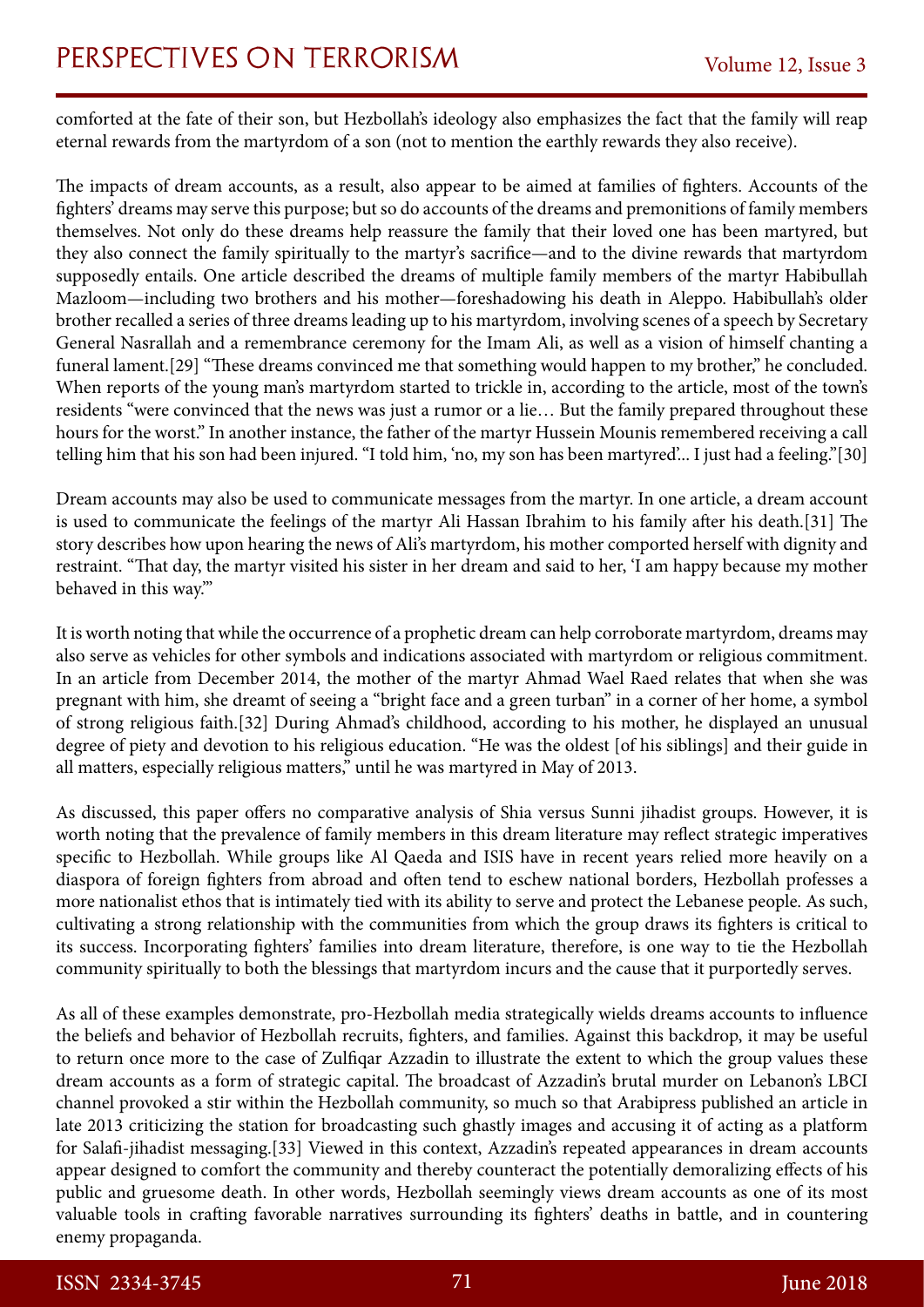### *Conclusions*

In many ways, Hezbollah's dream literature sheds additional light on well-known aspects of the group's ideology, including the importance of martyrdom, family, and community. Nonetheless, this literature is key to understanding the group's worldview and mindset. Because dreams provide strategic value as portals to the divine, the circumstances of their use in pro-Hezbollah media can provide a window into the organization's psyche.

The current generation of Hezbollah fighters came of age in the context of resistance to Israel; they most likely never imagined that they would one day fight and kill fellow Arabs in Syria. It is no surprise, then, that some members of the community have reportedly begun to question the worth of Hezbollah's role in Syria—and even the martyr status of fighters killed there. Against this backdrop, the use of the "currency" of dreams to reinforce the culture of martyrdom may reflect a certain degree of anxiety—and a tacit recognition of the group's own ideological vulnerabilities in the present day. Alternatively, it may simply reflect a preoccupation with a more perennial and universal dilemma: how can military organizations persuade fighters and their families to pay the ultimate price of self-sacrifice?

Either way, analysts should not dismiss dreams and other elements of jihadi culture as mere religious superstitions or practices unrelated to the military activities of jihadist groups. Rather, culture plays a central role in enhancing motivation, commitment, and military capabilities; to believe otherwise would be to ignore one of their most important assets.

*About the Author:* **Kendall Bianchi's** *research focuses on security issues in the Middle East. She was previously a research assistant in the Military and Security Studies Program at the Washington Institute for Near East Policy. Before that, she studied Arabic in Jordan on a NSEP Boren Scholarship and in Morocco on a U.S. Department of State Critical Language Scholarship. Her work has also appeared in Foreign Affairs, War on the Rocks, Small Wars Journal, and West Point's CTC Sentinel.*

### *Notes*

[1] "A young woman recounts what she saw in her dream about the martyr Zulfiqar Azzadin," *Arabipress*, February 3, 2014. URL: <https://bit.ly/2Hhyzvl>accessed June 3, 2018.

[2] "Syrian opposition member to al Janoubia: 'We did not execute Zulfiqar Azzadin," *Al Janoubia*, September 20, 2013. URL: <https://bit.ly/2JkIO3B>accessed June 4, 2018.

[3] See: Mother of the martyr Zulfiqar Hassan Azzadin holds for him "aroos al qasem," *Al Manar*, December 24, 2013, [https://](https://bit.ly/2sH7pbJ) [bit.ly/2sH7pbJ;](https://bit.ly/2sH7pbJ) "The Martyr Zulfiqar Azzadin," July 20, 2016, <https://bit.ly/2Jvhu6i>; "A young woman recounts what she saw in her dream about the martyr Zulfiqar Azzadin," *Arabipress*, February 3, 2014, <https://bit.ly/2Hhyzvl>; "Our martyrs: Karbala continues," *Arabipress*, November 15, 2014,<https://bit.ly/2LVDc1v>; "The story of the martyr Zulfiqar Azzadin in his mother's words," *Arabipress*, August 7, 2014,<https://bit.ly/2swT4j4>; "Life in your death is victorious," *Arabipress*, January 25, 2015, [https://bit.](https://bit.ly/2xRPF3B) [ly/2xRPF3B;](https://bit.ly/2xRPF3B) all accessed May 17, 2018.

[4] John C. Lamoreaux, *The Early Muslim Tradition of Dream Interpretation* (Albany: State University of New York Press, 2002).

[5] Leah Kinberg, "Literal Dreams and Prophetic 'Hadits' in Classical Islam - A Comparison of Two Ways of Legitimation, *Der Islam* 70, no. 2 (1993).

[6] Lamoreaux*, The Early Muslim Tradition of Dream Interpretation.*

[7] Iain R. Edgar, "The Dream Will Tell: Militant Muslim Dreaming in the Context of Traditional and Contemporary Islamic Dream Theory and Practice," *Dreaming* 14, no. 1 (2004).

[8] Dabiq, Issue 14: The Murtadd Brotherhood, April 2016. URL: <https://bit.ly/2xILCpZ>accessed May 17, 2018.

[9] Iain R. Edgar and Gwynned de Looijer, "The Islamic Dream Tradition and Jihadi Militancy," in Thomas Hegghammer (ed.), *Jihadi Culture: The Art and Social Practices of Militant Islamists* (Cambridge: Cambridge University, 2017).